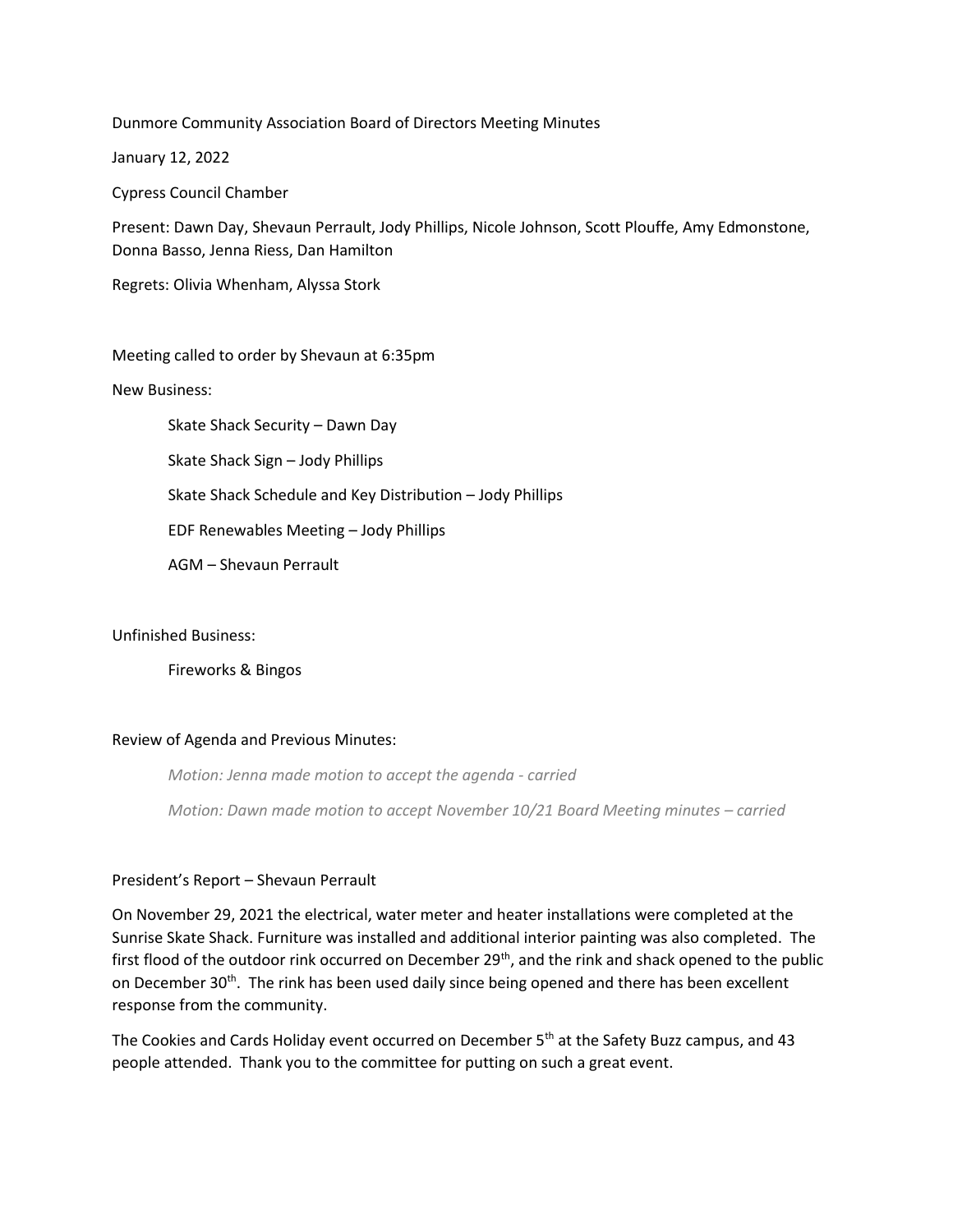The \$200 donation to support the Dunmore Festival of Lights was issued to Della Burkitt on November  $25<sup>th</sup>$ .

The new Sunrise Park sign and the donor sign were ordered on November 10<sup>th</sup>. There has been a delay in the installation due to weather and SpeedPro Signs estimates the signs will be in place by early Spring.

The CFEP Small Stream grant proposal for \$125,000 has been completed and it is due this Saturday (January 15th). It will be submitted by Jody Thursday or Friday. We will hear back in June whether we are successful or not.

## Treasurer's Report – Nicole Johnson

## Current bank balance as of January 12, 2022 \$42,357.74.

*Motion: Scott made motion to accept the Treasurer's Report – carried*

### New Business:

### Skate Shack Security – Dawn Day

Telus will not provide internet to the Sunrise Park site, but Shaw will. The wait time to install is up to 6 months. We do not have to pay for the service to be brought in, but we do have to sign a 3 year contract with a minimum \$100/mo in services. Dawn has initiated this service with Shaw – we are on the wait list. Dawn has quotes from Saber Security, ProComm, and Elhart's Electric (cameras only). Saber offers 1 camera, 1 lock for \$40 per month. Dawn not confident this is the best plan because it is essentially a security contract for which we would not be using most of the features (alarming, motion). Jenna proposed the purchase of a door lock from Home Depot and a separate camera through Nest Aware (up to 200 access codes). Both run on an app remotely and the plan cost is only \$16/mo. Jenna will get more information about the plan options for the next meeting.

*Motion: Amy made motion to receive information – carried* 

### Skate Shack Sign – Jody Phillips

A quote was provided for a metal 8"x56" sign for the skate shack. Sign to include the DCA Logo and words "Sunrise Skate Shack" and be installed above the door. SpeedPro will provide the metal screws (white) so they are invisible, and we can install it ourselves.

*Motion: Jenna made motion to approve \$63.98 for "Sunrise Skate Shack" sign to go above the door at the building – carried*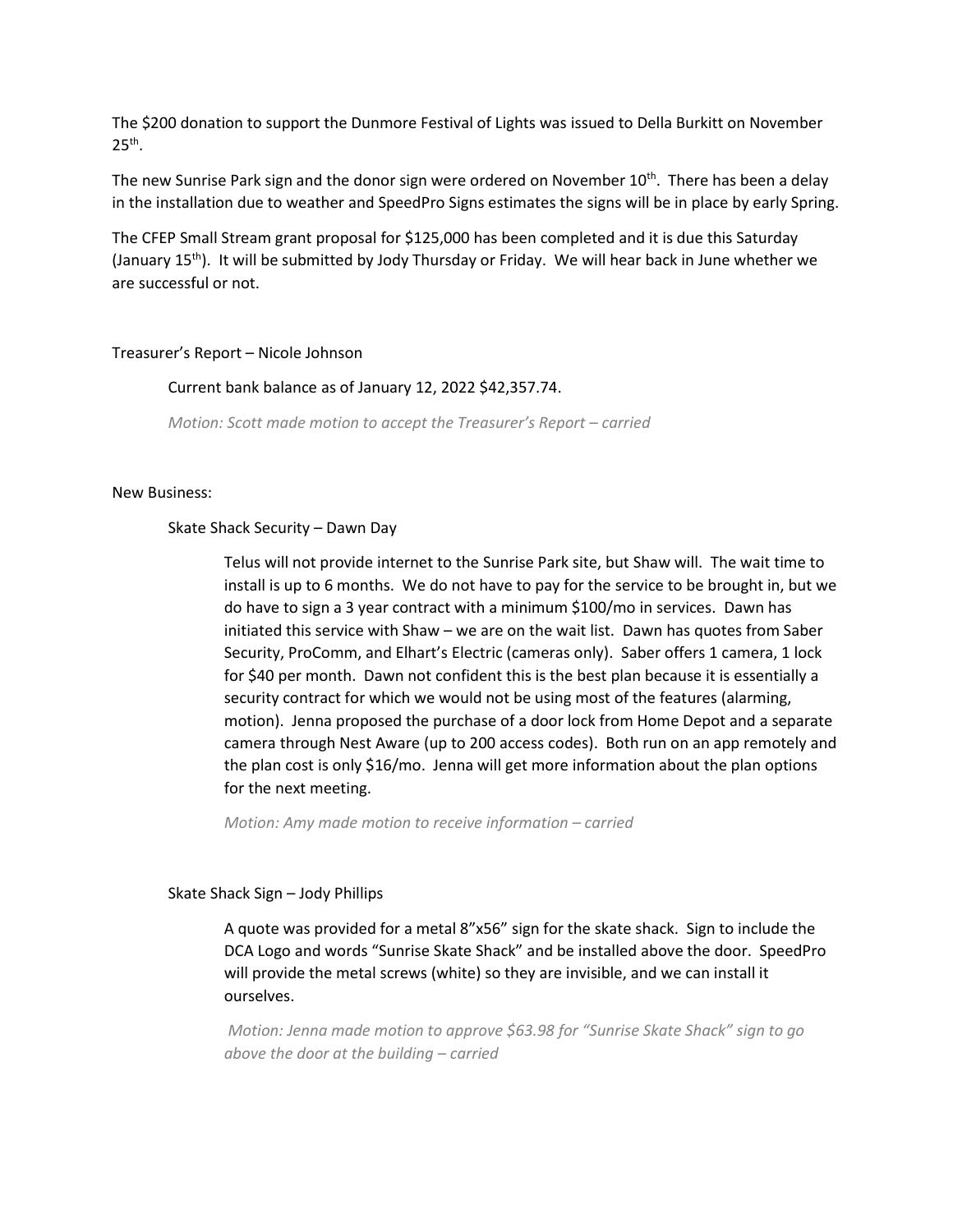Skate Shack Schedule and Key Distribution – Jody Phillips

The Skate shack was opened daily from 1pm-8pm through the extended Christmas break. We need to decide ongoing hours through the rest of the season and will need Board members to sign up to unlock and lock the shack. Suggest Friday through Sunday 10am-8pm. The Skate Shack Access Schedule is here in hard copy with 11 weekends taking us to the end of March. If each board member will sign up for 2 spots we'll have full coverage. I'll e-mail the schedule to everyone electronically tomorrow. The Minute Book now has a Key Distribution Record that shows every DCA key and who has it. As keys are issued today, they will be logged in the record. Suggest exterior keys only are issued as not sure everyone needs access to utility room and its just a greater chance of losing keys. Items noted that are needed at Skate Shack: self-closer on the door as it has been left wide open by patrons, cover for thermostat and light switch, outdoor sign posting shack hours, garbage can.

*Motion: Donna made motion to approve new Sunrise Skate Shack schedule (as above) – carried*

*Motion: Jody made motion to accept donation of door self-closer from Dan Hamilton – carried*

*Motion: Donna made motion for Scott to contact Elhart Electric about covers for the thermostat and light switch – carried*

*Motion: Donna made motion for Shevaun to purchase a garbage can and bags– carried*

*Motion: Donna made motion for Jody to post shack hours sign on shack exterior– carried*

#### EDF Renewables Meeting – Jody Phillips

On December 2<sup>nd</sup> I met with Mark Gallagher, Susan Jin, and Kim Kenna of EDF Renewables. Mark confirmed that the yearly donation of \$25,000 will be autogenerated and will not require a request from us. They intend to set up the fund to issue each Spring. They will not require a formal document from us each year, other than an annual 1-page summary describing how the funds were used. Robin Kurpjuweit will be involved in the decisions to issue the funds (%)-wise as a form of oversight. Once the program is going, the DCA, Robin, and Kim Kenna will agree on the funds allocation each year. We received permission to use the EDF Renewable and Cypress Wind Project logos in our advertising, and Susan has already sent us the approved logos. If funds are not applied for or used, they roll into the DCA budget for the following year. EDF Renewables requires that we put an add in a local paper 1/yr for local groups/organizations to apply for. Agreed to start we can do a 10%/90% local:DCA ratio until program starts taking off due to the large-scale projects the DCA has going on. Activities (just a small sample) that they are in support of are: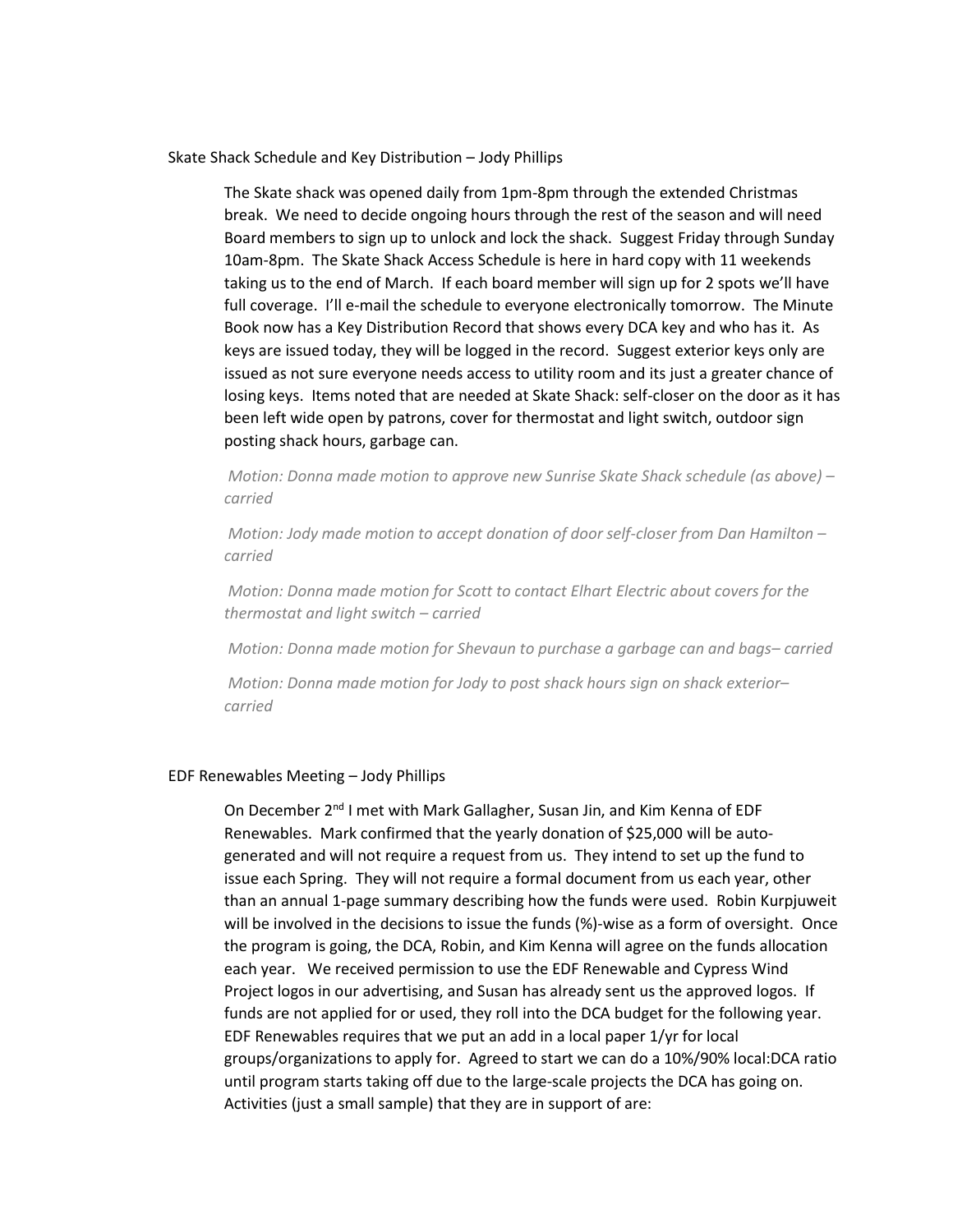- Ipads for schools
- Apple Program (fresh fruit in classrooms)
- Equestrian
- Parks/Trails/Benches
- Outdoor Fitness
- Kite Festival
- Christmas/Holiday giving programs (hampers, etc…)

After the outdoor rink is completed, they prefer that the funds be used for Community programming as opposed to maintenance fees/repairs (eg. New roof).

For now however, we are to hold off any news releases as Mark is going to revisit the idea with the EDF Board of donating \$160,000 in one large payment towards the Outdoor Rink in exchange for naming rights. As a result, EDF would hold back additional funds for the next 3 years. This is possible due to the Bull Trail Project which EDF is pursuing which would give them 2 projects in our geographic area and could potentially justify this large donation to our community.

Mark will remain the main point of contact for EDF until the program is up and running.

*Motion: Jenna made motion to receive as information– carried*

## AGM – Shevaun Perrault

On December  $13<sup>th</sup>$ , our Annual Christmas Newsletter was emailed to all DCA members which notified them of the upcoming AGM in February. I am giving 30-day formal notice that the AGM will be held in February of 2022. We need to select a date and then send an additional email to all members to meet our Bylaw requirements. We also need to decide on the agenda for the meeting. Members may submit issues/ideas for discussion at the AGM up to 7 days in advance of the meeting. The AGM will not be an open forum, and will proceed item by item, only discussing issued submitted in advance.

- Decide date
- Decide agenda
	- o President's Report of the Year's Activities (2021);
	- o Treasurer's Report and the Audited Statements of which sufficient copies are to be available for examination and viewing by the members present;
	- o 2022 proposed plans
	- o 2022 proposed budget (general)
	- o Election of Directors;
	- o Any other business of the Association
- Approve e-mail to members with 30-day notice
- Confirm 1 board opening (give option if anyone else wants to resign)

*Motion: Amy made motion to approve AGM Date of Feb 16/22 at 6pm – carried*